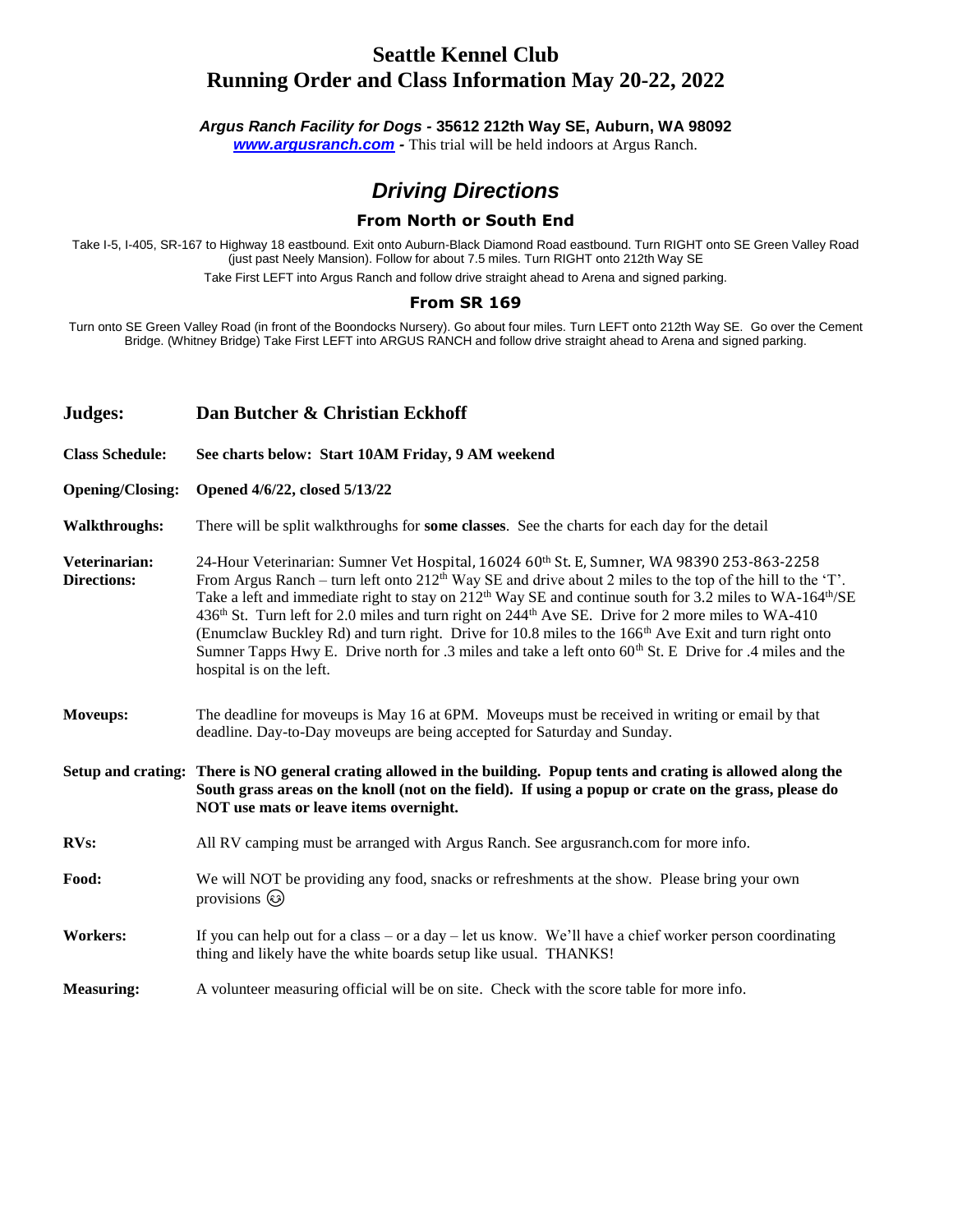**Building Flow:** The diagram below shows the new ring layout at Argus Ranch. The center aisle between the rings is for judges, course builders, and staff. The measuring table will also be in that area.



- **Course Maps:** We will not be providing exhibitor copies of course maps. Maps will be made available on our website sometime after midnight the previous night and posted on site. If you need a copy, please print one at home.
- Leashes: AKC rules now allow you to put your leash in your pocket, or tie it around your waist while you run. This allows only YOU to handle your leash. NOTE: if your dog grabs/tugs on the leash while running, the judge will signal an 'E'.  $\odot$
- **Results:** Results will be posted outside the building and will be available on the same web page as the running order. We will also post results to the website as they are generated throughout the day so you can get them remotely.
- Gate Check-in: We will have a normal gate steward with a paper gate sheet and may be using the electronic gate check in a[t www.r2agility.net.](http://www.r2agility.net/) That website will also have the running order and maps for each class.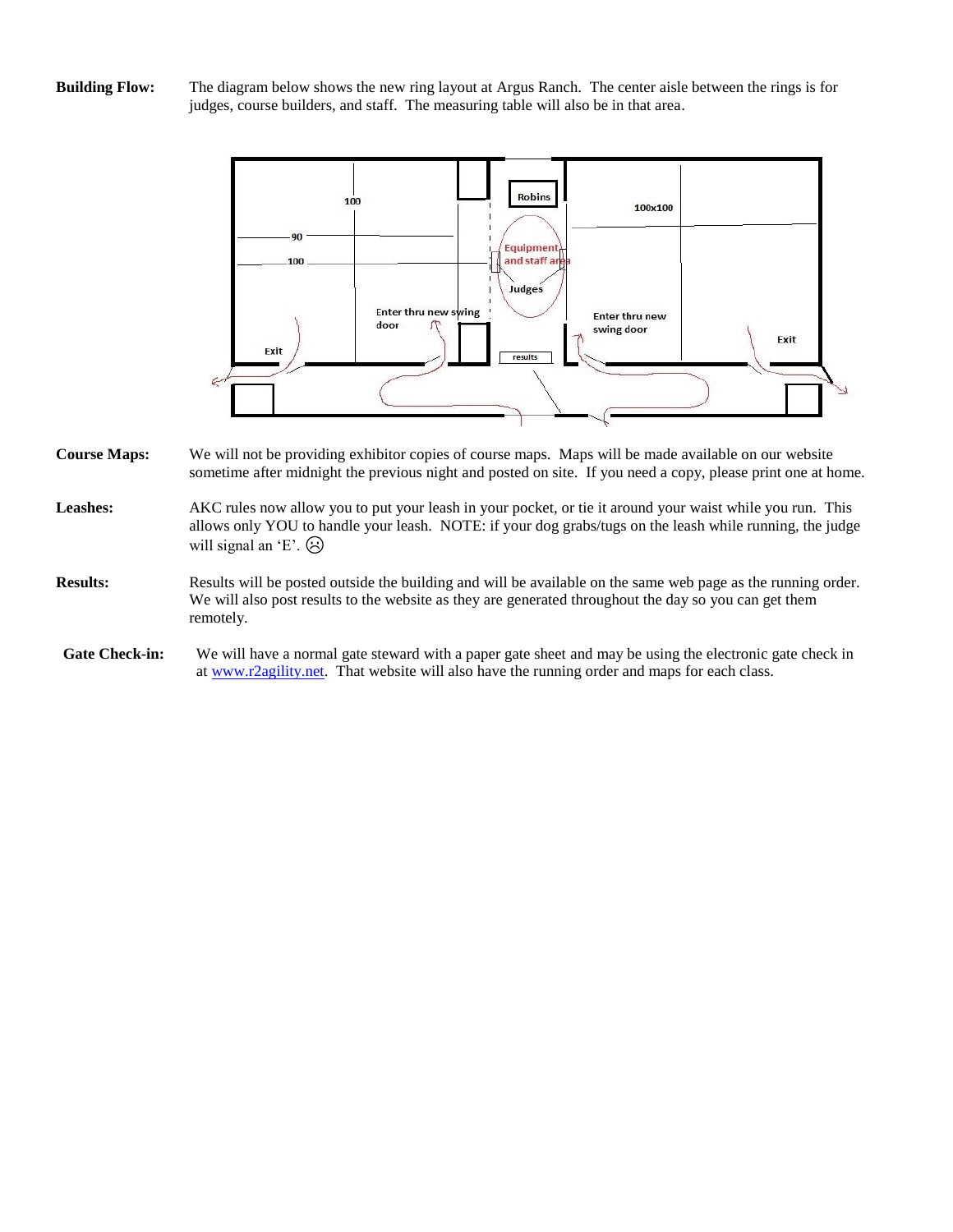|                                                                                                                                                        | <b>Ring 1</b> |                                         | <b>Ring 2</b> |                                           |
|--------------------------------------------------------------------------------------------------------------------------------------------------------|---------------|-----------------------------------------|---------------|-------------------------------------------|
| Friday<br>10:00 AM start                                                                                                                               |               |                                         |               | <b>Fast Exc/Opn/Nov</b><br><b>Walk</b>    |
| <b>Small to Tall</b>                                                                                                                                   |               |                                         | 10:00         | Run                                       |
| First time in each ring is accurate,<br>all others are estimates. Plan to be<br>at the trial site well before the<br>listed time in case we run early. | 10:30         | Prm Jww<br>Walk<br>Run<br>Prm Std       | 11:00         | T2B<br><b>Walk</b><br><b>Run</b>          |
|                                                                                                                                                        |               | <b>Walk</b>                             |               |                                           |
|                                                                                                                                                        | 11:25         | Run                                     |               |                                           |
|                                                                                                                                                        | 12:10         | <b>Exc Std</b><br>Walk $4-16$<br>Run    | 11:55         | <b>Nov Jww</b><br>Walk<br><b>Run</b>      |
|                                                                                                                                                        | 12:50         | <b>Walk 20-24</b><br>Run                | 12:30         | <b>Open Jww</b><br><b>Walk</b><br>Run     |
|                                                                                                                                                        | 1:45          | <b>Open Std</b><br>Walk<br>Run          | 1:20          | Exc Jww<br><b>Walk 4-16</b><br><b>Run</b> |
|                                                                                                                                                        |               |                                         | 2:00          | <b>Walk 20-24</b><br>Run                  |
|                                                                                                                                                        | 2:30          | <b>Novice Std</b><br><b>Walk</b><br>Run | 2:20          | Done                                      |
|                                                                                                                                                        | 2:40          | Done                                    |               |                                           |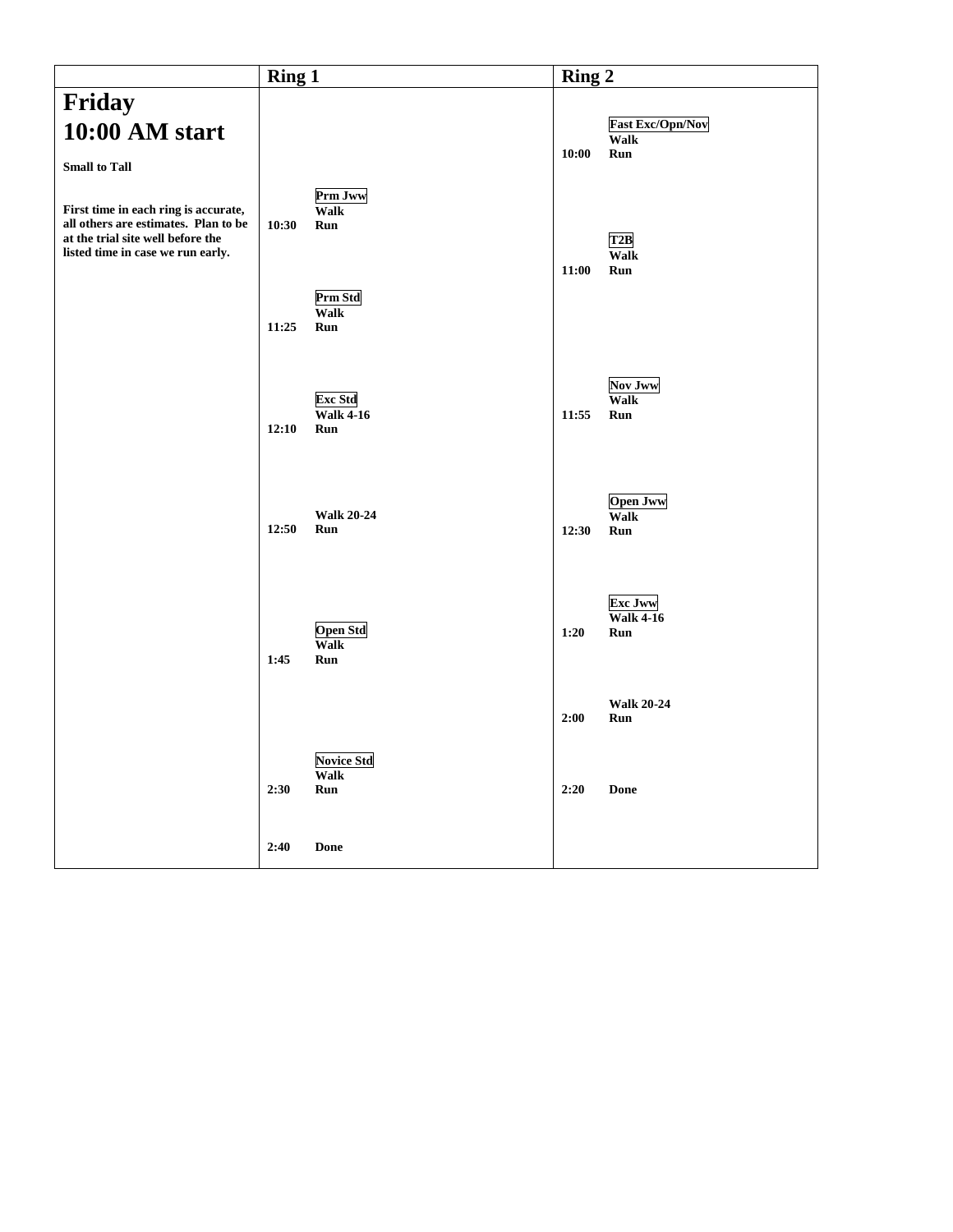|                                                                                                                                                        | Ring 1        |                                                  | <b>Ring 2</b> |                                                   |
|--------------------------------------------------------------------------------------------------------------------------------------------------------|---------------|--------------------------------------------------|---------------|---------------------------------------------------|
| <b>Saturday</b>                                                                                                                                        |               |                                                  |               |                                                   |
| 9:00 AM start                                                                                                                                          |               |                                                  | 9:00          | <b>Fast Exc/Opn/Nov</b><br>Walk<br><b>Run</b>     |
| <b>Tall to Small</b>                                                                                                                                   |               |                                                  |               |                                                   |
| First time in each ring is accurate,<br>all others are estimates. Plan to be<br>at the trial site well before the<br>listed time in case we run early. | 9:30<br>10:40 | Prm Jww<br>Walk<br>Run<br>Prm Std<br>Walk<br>Run | 10:10         | T2B<br><b>Walk</b><br><b>Run</b>                  |
|                                                                                                                                                        | 11:40         | <b>Exc Std</b><br><b>Walk 20-24</b><br>Run       | 11:20         | <b>Nov Jww</b><br>Walk<br><b>Run</b>              |
|                                                                                                                                                        | 12:40         | <b>Walk 16-4</b><br>Run                          | 12:00         | <b>Open Jww</b><br>Walk<br><b>Run</b>             |
|                                                                                                                                                        | 2:00          | <b>Open Std</b><br>Walk<br>Run                   | 12:50         | <b>Exc Jww</b><br><b>Walk 24-20</b><br><b>Run</b> |
|                                                                                                                                                        | 2:50          | <b>Novice Std</b><br>Walk<br>Run                 | 1:35          | <b>Walk 16-4</b><br><b>Run</b>                    |
|                                                                                                                                                        | 2:15          | Done                                             | 2:10          | Done                                              |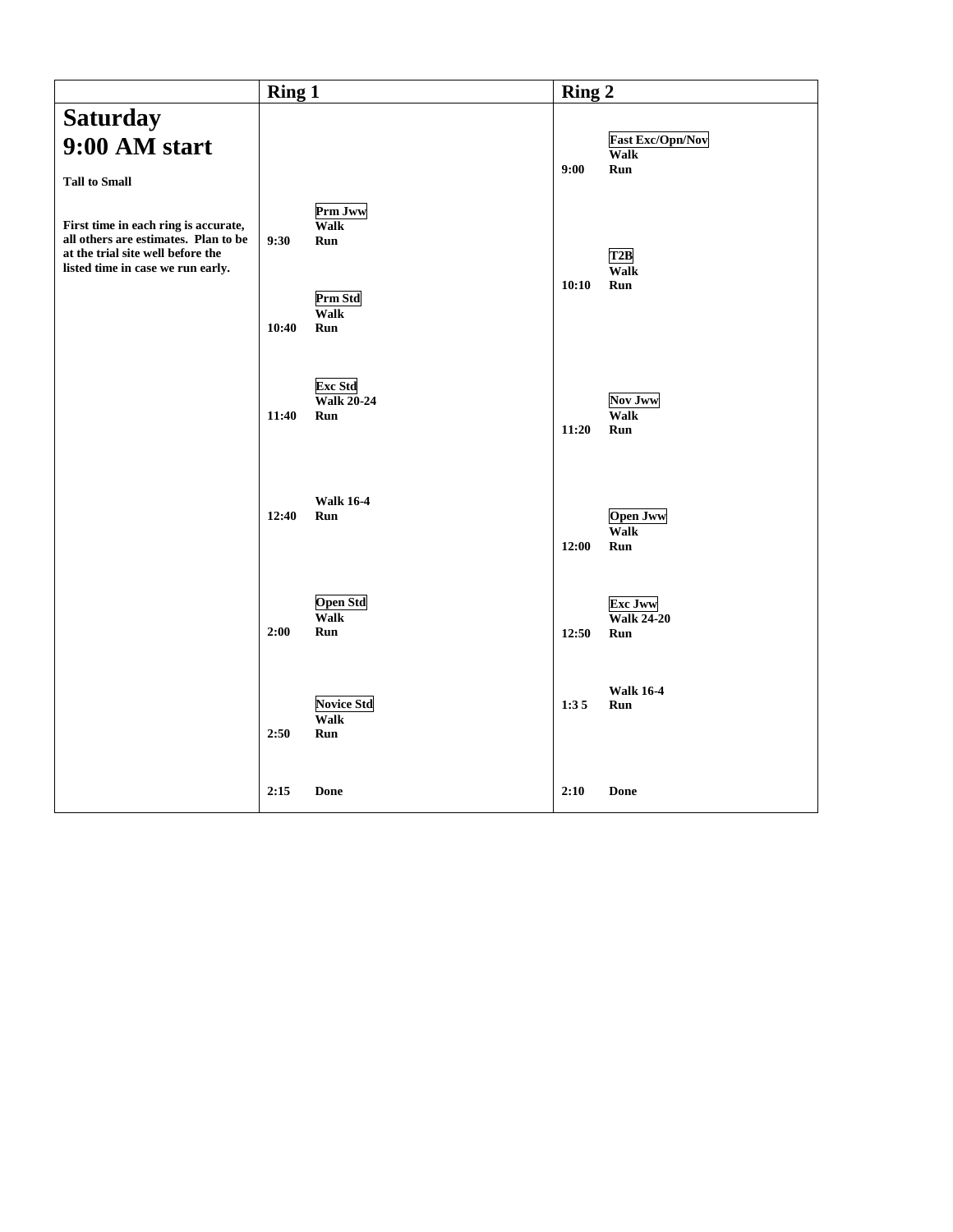| <b>Sunday</b><br>9:00 AM start                                                                                                                         |       |                                           | 9:00  | <b>Fast Exc/Opn/Nov</b><br>Walk<br>$\mathbf{Run}$ |
|--------------------------------------------------------------------------------------------------------------------------------------------------------|-------|-------------------------------------------|-------|---------------------------------------------------|
| <b>Small to Tall</b>                                                                                                                                   |       |                                           |       |                                                   |
| First time in each ring is accurate,<br>all others are estimates. Plan to be<br>at the trial site well before the<br>listed time in case we run early. | 9:30  | Prm Jww<br>Walk<br><b>Run</b>             | 10:10 | T <sub>2</sub> B<br>Walk<br>Run                   |
|                                                                                                                                                        | 10:35 | Prm Std<br><b>Walk</b><br>Run             | 11:20 | <b>Nov Jww</b><br>Walk<br>Run                     |
|                                                                                                                                                        | 11:40 | <b>Exc Std</b><br><b>Walk 4-12</b><br>Run | 12:05 | <b>Open Jww</b><br>Walk<br>Run                    |
|                                                                                                                                                        | 12:25 | <b>Walk 20-24</b><br>Run                  | 1:00  | Exc Jww<br>Walk $4-12$<br>Run                     |
|                                                                                                                                                        | 1:30  | <b>Open Std</b><br>Walk<br>Run            | 1:45  | <b>Walk 20-24</b><br><b>Run</b>                   |
|                                                                                                                                                        | 2:20  | <b>Novice Std</b><br>Walk<br><b>Run</b>   | 2:15  | <b>Done</b>                                       |
|                                                                                                                                                        | 2:40  | <b>Done</b>                               |       |                                                   |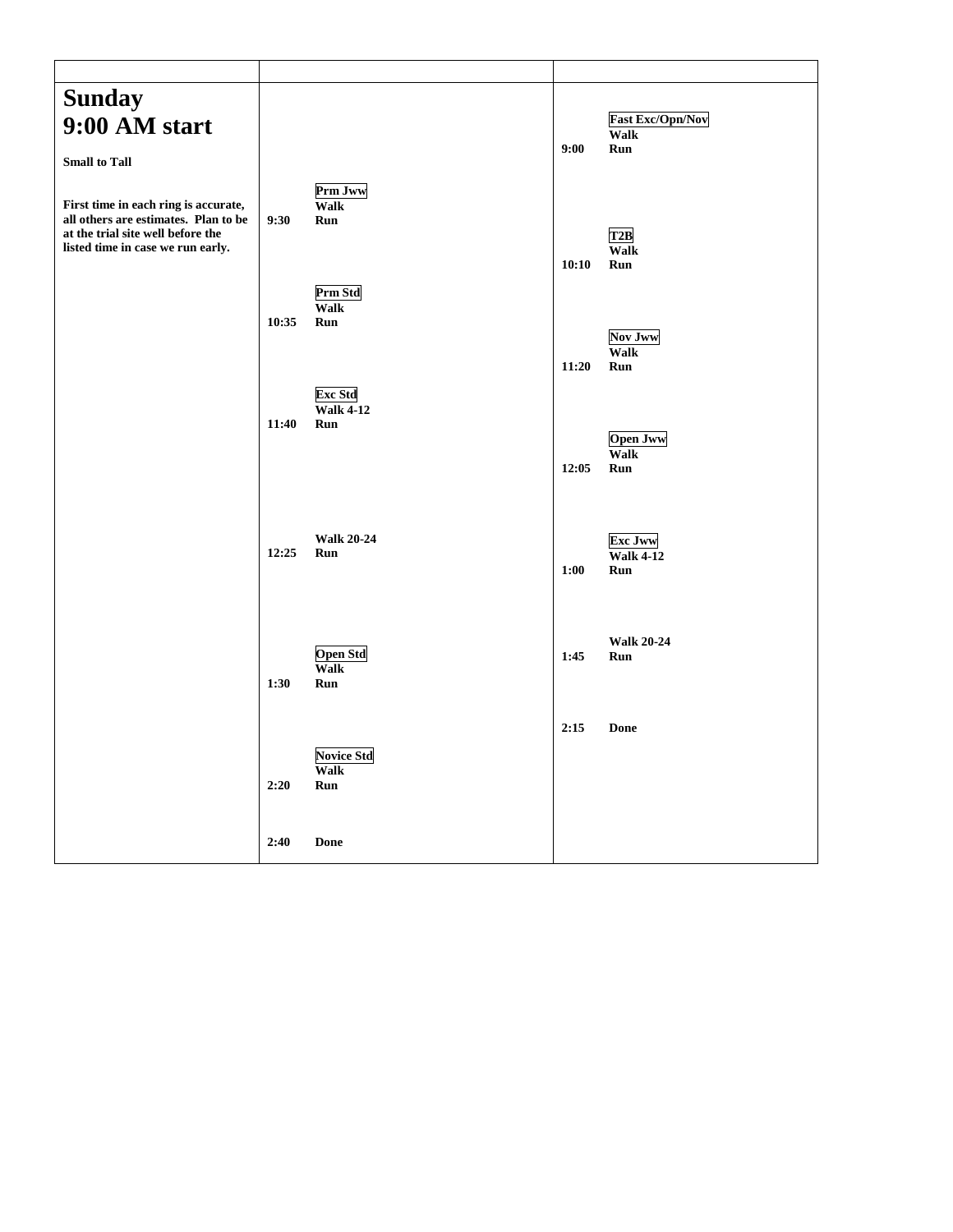## *Friday – 208 runs*

| <b>STD</b>                   |   | <b>NOV</b>              |                  |                         |                |                |                   |    |        |                                               |                     |
|------------------------------|---|-------------------------|------------------|-------------------------|----------------|----------------|-------------------|----|--------|-----------------------------------------------|---------------------|
| <b>Division</b>              | 4 | 8                       | 12               | 16                      | 20             | 24             | 24C               | 14 | 18     | Judge                                         | Ring                |
| NOV B                        |   |                         |                  |                         | 1              |                |                   |    |        | Dan Butcher                                   | 1                   |
| NOV P                        |   | 1                       | 1                |                         | 1              |                |                   |    |        | Dan Butcher                                   | 1                   |
| <b>NOV</b>                   |   | $\mathbf{1}$            | 1                |                         | $\overline{2}$ |                |                   |    |        | <b>TOTAL</b>                                  | 4                   |
| <b>STD</b>                   |   | OPN                     |                  |                         |                |                |                   |    |        |                                               |                     |
| <b>Division</b>              | 4 | 8                       | 12               | 16                      | 20             | 24             | 24C               | 14 | 18     | Judge                                         | Ring                |
| <b>OPEN</b><br>OPEN P        |   | $\overline{2}$          | 1<br>1           | $\overline{\mathbf{c}}$ | 4              | 1              |                   |    |        | Dan Butcher<br>Dan Butcher                    | 1<br>1              |
| <b>OPN</b>                   |   | $\overline{2}$          | $\overline{2}$   | $\overline{2}$          | 4              | 1              |                   |    |        | <b>TOTAL</b>                                  | 11                  |
| STD                          |   | EXC                     |                  |                         |                |                |                   |    |        |                                               |                     |
| <b>Division</b>              | 4 | 8                       | 12               | 16                      | 20             | 24             | 24C               | 14 | 18     | Judge                                         | Ring                |
| EX                           |   | 1                       |                  | 3                       | $\overline{2}$ | 3              |                   |    |        | Dan Butcher                                   | 1                   |
| <b>MAS</b>                   |   | 3                       | 4                | 5                       | 13             | 2              |                   |    |        | Dan Butcher                                   | 1                   |
| MAS P                        | 2 | 4                       | 3                | $\overline{4}$          |                |                |                   |    |        | Dan Butcher                                   | 1                   |
| EXC                          | 2 | 8                       | 7                | 12                      | 15             | 5              |                   |    |        | <b>TOTAL</b>                                  | 49                  |
| <b>STD</b>                   |   | <b>PREM</b>             |                  |                         |                |                |                   |    |        |                                               |                     |
| <b>Division</b>              | 4 | 8                       | 12               | 16                      | 20             | 24             | 24C               | 14 | 18     | Judge                                         | Ring                |
| <b>PRM</b>                   |   |                         | $\mathbf{1}$     | 2                       | 5              | $\mathbf{1}$   |                   |    |        | Dan Butcher                                   | 1                   |
| <b>PRMP</b>                  |   | 1                       |                  |                         |                |                |                   |    |        | Dan Butcher                                   | 1                   |
| <b>PREM</b>                  |   | 1                       | 1                | 2                       | 5              | 1              |                   |    |        | TOTAL                                         | 10                  |
| JWW                          |   | NOV                     |                  |                         |                |                |                   |    |        |                                               |                     |
| <b>Division</b>              | 4 | 8                       | 12               | 16                      | 20             | 24             | 24C               | 14 | 18     | Judge                                         | Ring                |
| NOV B                        |   |                         |                  |                         | 1              |                | 1                 |    |        | Christian Eckhoff                             | 2                   |
| NOV P                        |   |                         | 1                |                         | 1              |                |                   |    |        | <b>Christian Eckhoff</b>                      | $\overline{2}$      |
| <b>NOV</b>                   |   |                         | 1                |                         | 2              |                | 1                 |    |        | <b>TOTAL</b>                                  | 4                   |
| <b>JWW</b>                   |   | OPN                     |                  |                         |                |                |                   |    |        |                                               |                     |
| <b>Division</b>              | 4 | 8                       | 12               | 16                      | 20             | 24<br>2        | 24C               | 14 | 18     | Judge                                         | Ring                |
| <b>OPEN</b><br><b>OPEN P</b> |   | 3                       | $\boldsymbol{2}$ | 1                       | 5              |                |                   |    |        | Christian Eckhoff<br><b>Christian Eckhoff</b> | 2<br>2              |
| <b>OPN</b>                   |   | 3                       | $\overline{2}$   | 1                       | 5              | 2              |                   |    |        | <b>TOTAL</b>                                  | 13                  |
| <b>JWW</b>                   |   | <b>EXC</b>              |                  |                         |                |                |                   |    |        |                                               |                     |
| <b>Division</b>              | 4 | 8                       | 12               | 16                      | 20             | 24             | 24C               | 14 | 18     | Judge                                         | Ring                |
| EX                           |   |                         | 1                | $\boldsymbol{2}$        | 4              | 3              |                   |    |        | <b>Christian Eckhoff</b>                      | 2                   |
| EX <sub>P</sub>              |   |                         |                  | 1                       |                |                |                   |    |        | Christian Eckhoff                             | 2                   |
| <b>MAS</b>                   |   | 4                       | 4                | 6                       | 12             | 2              |                   |    |        | Christian Eckhoff                             | $\overline{2}$      |
| MAS P                        | 2 | 4                       | 3                | 4                       |                |                |                   |    |        | Christian Eckhoff                             | $\overline{c}$      |
| EXC                          | 2 | 8                       | 8                | 13                      | 16             | 5              |                   |    |        | <b>TOTAL</b>                                  | 52                  |
| JWW                          |   | <b>PREM</b>             |                  |                         |                |                |                   |    |        |                                               |                     |
| <b>Division</b>              | 4 | 8                       | 12               | 16                      | 20             | 24             | 24C               | 14 | 18     | Judge                                         | <b>Ring</b>         |
| <b>PRM</b>                   |   |                         | 1                | 2                       | 9              | 2              |                   |    |        | Dan Butcher                                   | 1                   |
| PRM <sub>P</sub>             |   | 1                       |                  | $\mathbf{1}$            |                |                |                   |    |        | Dan Butcher                                   | 1                   |
| <b>PREM</b>                  |   | 1                       | 1                | 3                       | 9              | $\overline{2}$ |                   |    |        | <b>TOTAL</b>                                  | 16                  |
| FAST                         |   | <b>NOV</b>              |                  |                         |                |                |                   |    |        |                                               |                     |
| <b>Division</b><br>NOV B     | 4 | 8<br>1                  | 12               | 16<br>1                 | 20             | 24             | 24C               | 14 | 18     | Judge                                         | <b>Ring</b>         |
| NOV P                        |   | 1                       | 1                |                         |                |                |                   |    |        | Christian Eckhoff<br><b>Christian Eckhoff</b> | 2<br>$\overline{2}$ |
| <b>NOV</b>                   |   | 2                       | 1                | 1                       |                |                |                   |    |        | TOTAL                                         | 4                   |
| <b>FAST</b>                  |   | OPN                     |                  |                         |                |                |                   |    |        |                                               |                     |
| <b>Division</b>              | 4 | 8                       | 12               | 16                      | 20             | 24             | 24C               | 14 | 18     | Judge                                         | <b>Ring</b>         |
| <b>OPEN</b>                  |   | 1                       |                  | 2                       | 1              | 1              |                   |    |        | Christian Eckhoff                             | 2                   |
| OPEN <sub>P</sub>            |   |                         |                  |                         | 1              |                |                   |    |        | Christian Eckhoff                             | $\overline{c}$      |
| OPN                          |   | 1                       |                  | 2                       | $\overline{2}$ | 1              |                   |    |        | <b>TOTAL</b>                                  | 6                   |
| FAST                         |   | EXC                     |                  |                         |                |                |                   |    |        |                                               |                     |
| <b>Division</b>              | 4 | 8                       | 12               | 16                      | 20             | 24             | 24C               | 14 | 18     | Judge                                         | Ring                |
| ЕX                           |   |                         |                  |                         | 2              | 1              |                   |    |        | <b>Christian Eckhoff</b>                      | 2                   |
| EX P                         |   | 1                       |                  |                         |                |                |                   |    |        | Christian Eckhoff                             | $\boldsymbol{2}$    |
| <b>MAS</b>                   |   | 3                       | $\mathbf{1}$     | 2                       | 2              | $\overline{c}$ |                   |    |        | Christian Eckhoff                             | $\boldsymbol{2}$    |
| MAS <sub>P</sub>             |   |                         |                  | 1                       |                |                |                   |    |        | Christian Eckhoff                             | $\mathbf{2}$        |
| EXC                          |   | $\overline{\mathbf{4}}$ | 1                | 3                       | 4              | 3              |                   |    |        | <b>TOTAL</b>                                  | 15                  |
| T2B                          |   | T2B                     |                  |                         |                |                |                   |    |        |                                               |                     |
| <b>Division</b>              | 4 | 8                       | 12               | 16                      | 20             | 24             | 24C               | 14 | 18     | Judge                                         | Ring                |
| <b>PREF</b>                  |   | 1                       | 4                | $\overline{c}$          |                |                |                   |    |        | <b>Christian Eckhoff</b>                      | 2                   |
| <b>REG</b>                   |   | 3                       | 1<br>5           | 3<br>5                  | 8              | 1              | 1<br>$\mathbf{1}$ |    |        | Christian Eckhoff                             | $\overline{2}$      |
| T2B<br><b>Judge Totals</b>   |   | 4                       |                  |                         | 8              | 1              |                   |    |        | TOTAL<br><b>Ring Totals</b>                   | 24                  |
| <b>Dan Butcher</b>           |   | 90                      |                  |                         |                |                |                   |    | Ring 1 | 90                                            |                     |
| <b>Christian Eckhoff</b>     |   | 118                     |                  |                         |                |                |                   |    | Ring 2 | 118                                           |                     |
|                              |   |                         |                  |                         |                |                |                   |    |        |                                               |                     |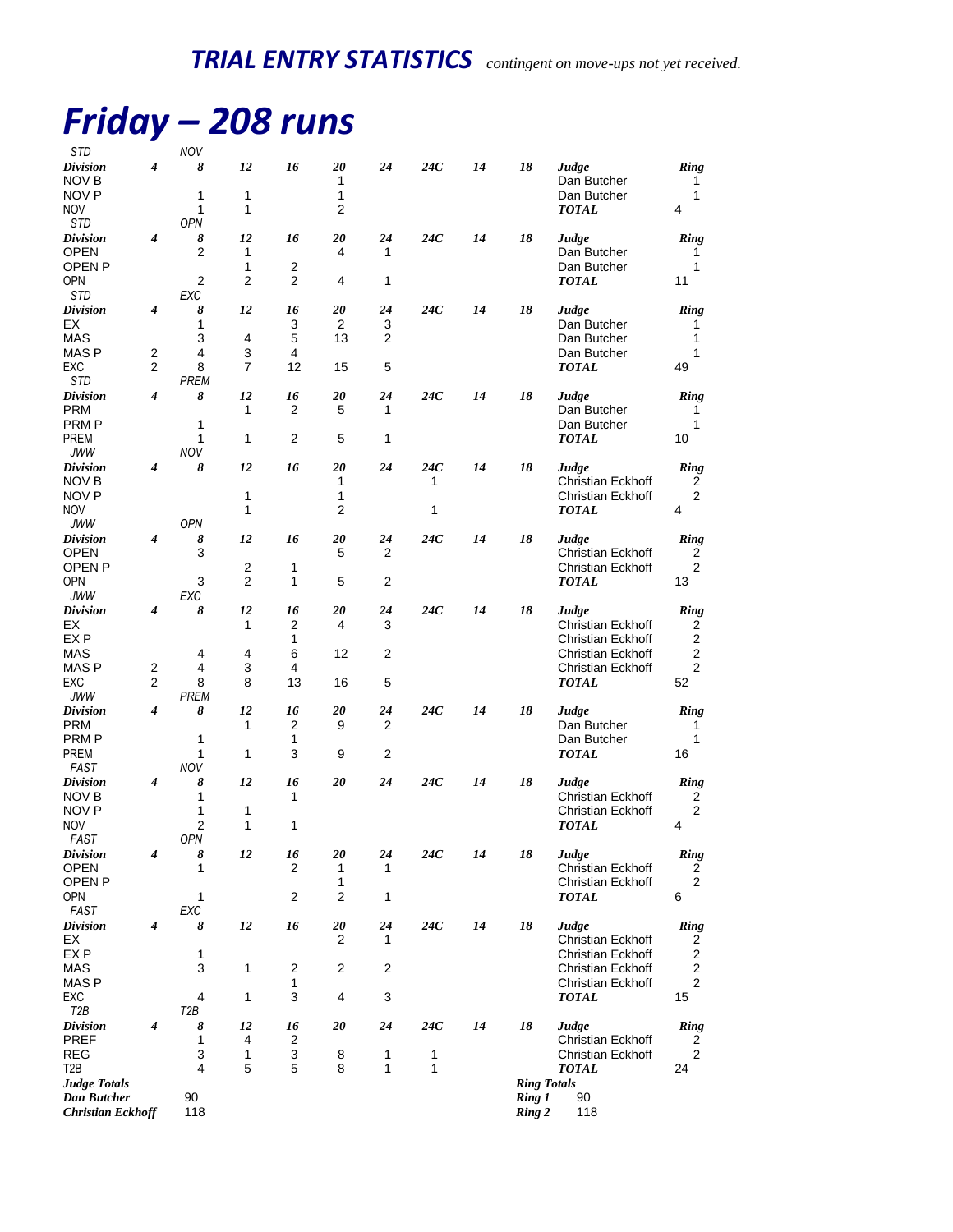## *Saturday – 328 runs*

| STD                      |              | <b>NOV</b>              |                |                         |                |                |                |    |        |                          |                         |
|--------------------------|--------------|-------------------------|----------------|-------------------------|----------------|----------------|----------------|----|--------|--------------------------|-------------------------|
| <b>Division</b>          | 4            | 8                       | 12             | 16                      | 20             | 24             | 24C            | 14 | 18     | Judge                    | <b>Ring</b>             |
| NOV B                    |              | 1                       | 1              | 1                       | 4              | 1              |                |    |        | <b>Christian Eckhoff</b> | 1                       |
| NOV P                    |              |                         |                |                         | 2              |                |                |    |        | <b>Christian Eckhoff</b> | 1                       |
| <b>NOV</b>               |              | 1                       | 1              | 1                       | 6              | 1              |                |    |        | <b>TOTAL</b>             | 10                      |
| STD                      |              | OPN                     |                |                         |                |                |                |    |        |                          |                         |
| <b>Division</b>          | 4            | 8                       | 12             | 16                      | 20             | 24             | 24C            | 14 | 18     | Judge                    | Ring                    |
| <b>OPEN</b>              |              | 1                       | 1              |                         | 2              | 1              |                |    |        | <b>Christian Eckhoff</b> | 1                       |
| OPEN <sub>P</sub>        |              |                         | $\overline{2}$ | $\overline{2}$          | 2              |                |                |    |        | <b>Christian Eckhoff</b> | 1                       |
| <b>OPN</b>               |              | 1                       | 3              | $\overline{2}$          | 4              | 1              |                |    |        | <b>TOTAL</b>             | 11                      |
| STD                      |              | EXC                     |                |                         |                |                |                |    |        |                          |                         |
| <b>Division</b>          | 4            | 8                       | 12             | 16                      | 20             | 24             | 24C            | 14 | 18     | Judge                    | <b>Ring</b>             |
| EX                       |              | 1                       |                | 3                       | 3              | 3              |                |    |        | <b>Christian Eckhoff</b> | 1                       |
| EX P                     |              |                         |                | 1                       |                |                |                |    |        | <b>Christian Eckhoff</b> | 1                       |
| <b>MAS</b>               |              | 2                       | 6              | $\boldsymbol{9}$        | 19             | 3              | 1              |    |        | <b>Christian Eckhoff</b> | 1                       |
| MAS P                    | 3            | 4                       | 3              | $\overline{7}$          | 5              |                |                |    |        | <b>Christian Eckhoff</b> | 1                       |
| EXC                      | 3            | 7                       | 9              | 20                      | 27             | 6              | 1              |    |        | <b>TOTAL</b>             | 73                      |
| STD                      |              | <b>PREM</b>             |                |                         |                |                |                |    |        |                          |                         |
| <b>Division</b>          | 4            | 8                       | 12             | 16                      | 20             | 24             | 24C            | 14 | 18     | Judge                    | <b>Ring</b>             |
| <b>PRM</b>               |              |                         | 4              | $\overline{2}$          | 10             | 1              | $\mathbf{1}$   |    |        | <b>Christian Eckhoff</b> | 1                       |
| PRM <sub>P</sub>         |              | 1                       |                | $\overline{2}$          | 1              |                |                |    |        | <b>Christian Eckhoff</b> | 1                       |
| <b>PREM</b>              |              | 1                       | 4              | 4                       | 11             | 1              | 1              |    |        | <b>TOTAL</b>             | 22                      |
| JWW                      |              | <b>NOV</b>              |                |                         |                |                |                |    |        |                          |                         |
| <b>Division</b>          | 4            | 8                       | 12             | 16                      | 20             | 24             | 24C            | 14 | 18     | Judge                    | Ring                    |
| NOV <sub>B</sub>         |              |                         | 2              |                         | 6              |                | 1              |    |        | Dan Butcher              | 2                       |
| NOV P                    |              |                         |                |                         | 1              |                |                |    |        | Dan Butcher              | $\overline{2}$          |
| <b>NOV</b>               |              |                         | $\overline{2}$ |                         | 7              |                | 1              |    |        | <b>TOTAL</b>             | 10                      |
| <b>JWW</b>               |              | OPN                     |                |                         |                |                |                |    |        |                          |                         |
| <b>Division</b>          | 4            | 8                       | 12             | 16                      | 20             | 24             | 24C            | 14 | 18     | Judge                    | <b>Ring</b>             |
| <b>OPEN</b>              |              | 2                       |                | 1                       | 5              | 2              |                |    |        | Dan Butcher              |                         |
| <b>OPEN P</b>            |              |                         | 1              | 3                       |                |                |                |    |        | Dan Butcher              | 2<br>$\overline{2}$     |
| <b>OPN</b>               |              | $\overline{2}$          | 1              | 4                       | 3<br>8         | 2              |                |    |        |                          |                         |
| <b>JWW</b>               |              |                         |                |                         |                |                |                |    |        | <b>TOTAL</b>             | 17                      |
|                          |              | EXC                     |                |                         |                |                |                |    |        |                          |                         |
| <b>Division</b>          | 4            | 8                       | 12             | 16                      | 20             | 24             | 24C            | 14 | 18     | Judge                    | Ring                    |
| EX                       |              |                         | 1              | $\overline{2}$          | 5              | 3              |                |    |        | Dan Butcher              | 2                       |
| EX P                     |              |                         |                | $\mathbf{1}$            | 1              |                |                |    |        | Dan Butcher              | $\overline{\mathbf{c}}$ |
| <b>MAS</b>               |              | 3                       | 6              | 10                      | 16             | 3              | 1              |    |        | Dan Butcher              | $\overline{\mathbf{c}}$ |
| MAS P                    | 3            | 4                       | 4              | $\overline{7}$          | 5              |                |                |    |        | Dan Butcher              | $\overline{2}$          |
| EXC                      | 3            | $\overline{7}$          | 11             | 20                      | 27             | 6              | 1              |    |        | <b>TOTAL</b>             | 75                      |
| JWW                      |              | <b>PREM</b>             |                |                         |                |                |                |    |        |                          |                         |
| <b>Division</b>          | 4            | 8                       | 12             | 16                      | 20             | 24             | 24C            | 14 | 18     | Judge                    | Ring                    |
| <b>PRM</b>               |              |                         | 3              | $\overline{2}$          | 13             | 1              | 1              |    |        | <b>Christian Eckhoff</b> | 1                       |
| PRM P                    |              | 1                       |                | $\overline{2}$          | 1              |                |                |    |        | <b>Christian Eckhoff</b> | 1                       |
| <b>PREM</b>              |              | 1                       | 3              | 4                       | 14             | 1              | 1              |    |        | <b>TOTAL</b>             | 24                      |
| FAST                     |              | <b>NOV</b>              |                |                         |                |                |                |    |        |                          |                         |
| <b>Division</b>          | 4            | 8                       | 12             | 16                      | 20             | 24             | 24C            | 14 | 18     | Judge                    | <b>Ring</b>             |
| NOV B                    |              | 1                       | 1              | 1                       | 2              |                |                |    |        | Dan Butcher              | 2                       |
| NOV <sub>P</sub>         |              |                         |                |                         | $\overline{2}$ |                |                |    |        | Dan Butcher              | $\overline{c}$          |
| <b>NOV</b>               |              | 1                       | 1              | 1                       | 4              |                |                |    |        | <b>TOTAL</b>             | 7                       |
| <b>FAST</b>              |              | OPN                     |                |                         |                |                |                |    |        |                          |                         |
| <b>Division</b>          | 4            | 8                       | 12             | 16                      | 20             | 24             | 24C            | 14 | 18     | Judge                    | Ring                    |
| <b>OPEN</b>              |              |                         |                | 1                       | 5              | 1              |                |    |        | Dan Butcher              | $\overline{a}$          |
| OPEN <sub>P</sub>        |              |                         |                |                         | 1              |                |                |    |        | Dan Butcher              | 2                       |
| OPN                      |              |                         |                | 1                       | 6              | 1              |                |    |        | <b>TOTAL</b>             | 8                       |
| <b>FAST</b>              |              | EXC                     |                |                         |                |                |                |    |        |                          |                         |
| <b>Division</b>          | 4            | 8                       | 12             | 16                      | 20             | 24             | 24C            | 14 | 18     | Judge                    | Ring                    |
| EX                       |              |                         |                |                         | 3              | $\overline{c}$ |                |    |        | Dan Butcher              | 2                       |
| EX <sub>P</sub>          |              | 1                       |                |                         | 1              |                |                |    |        | Dan Butcher              | $\overline{\mathbf{c}}$ |
| MAS                      |              | 1                       | 1              | 4                       | 5              | 1              |                |    |        | Dan Butcher              | $\overline{\mathbf{c}}$ |
| MAS <sub>P</sub>         |              | 1                       | $\overline{2}$ | 1                       | 1              |                |                |    |        | Dan Butcher              | 2                       |
| EXC                      |              | 3                       | 3              | 5                       | 10             | 3              |                |    |        | <b>TOTAL</b>             | 24                      |
| T2B                      |              | T <sub>2</sub> B        |                |                         |                |                |                |    |        |                          |                         |
| <b>Division</b>          | 4            | 8                       | 12             | 16                      | 20             | 24             | 24C            | 14 | 18     | Judge                    | Ring                    |
| <b>PREF</b>              | $\mathbf{1}$ | 1                       | 2              | 3                       | 6              |                |                |    |        | Dan Butcher              | 2                       |
| <b>REG</b>               |              | $\overline{\mathbf{c}}$ | 5              | $\overline{\mathbf{4}}$ | 18             | 3              | $\overline{c}$ |    |        | Dan Butcher              | $\overline{c}$          |
| T <sub>2</sub> B         | $\mathbf{1}$ | 3                       | 7              | $\overline{7}$          | 24             | 3              | 2              |    |        | <b>TOTAL</b>             | 47                      |
| <b>Judge Totals</b>      |              |                         |                |                         |                |                |                |    |        | <b>Ring Totals</b>       |                         |
| <b>Dan Butcher</b>       |              | 188                     |                |                         |                |                |                |    | Ring 1 | 140                      |                         |
| <b>Christian Eckhoff</b> |              | 140                     |                |                         |                |                |                |    | Ring 2 | 188                      |                         |
|                          |              |                         |                |                         |                |                |                |    |        |                          |                         |